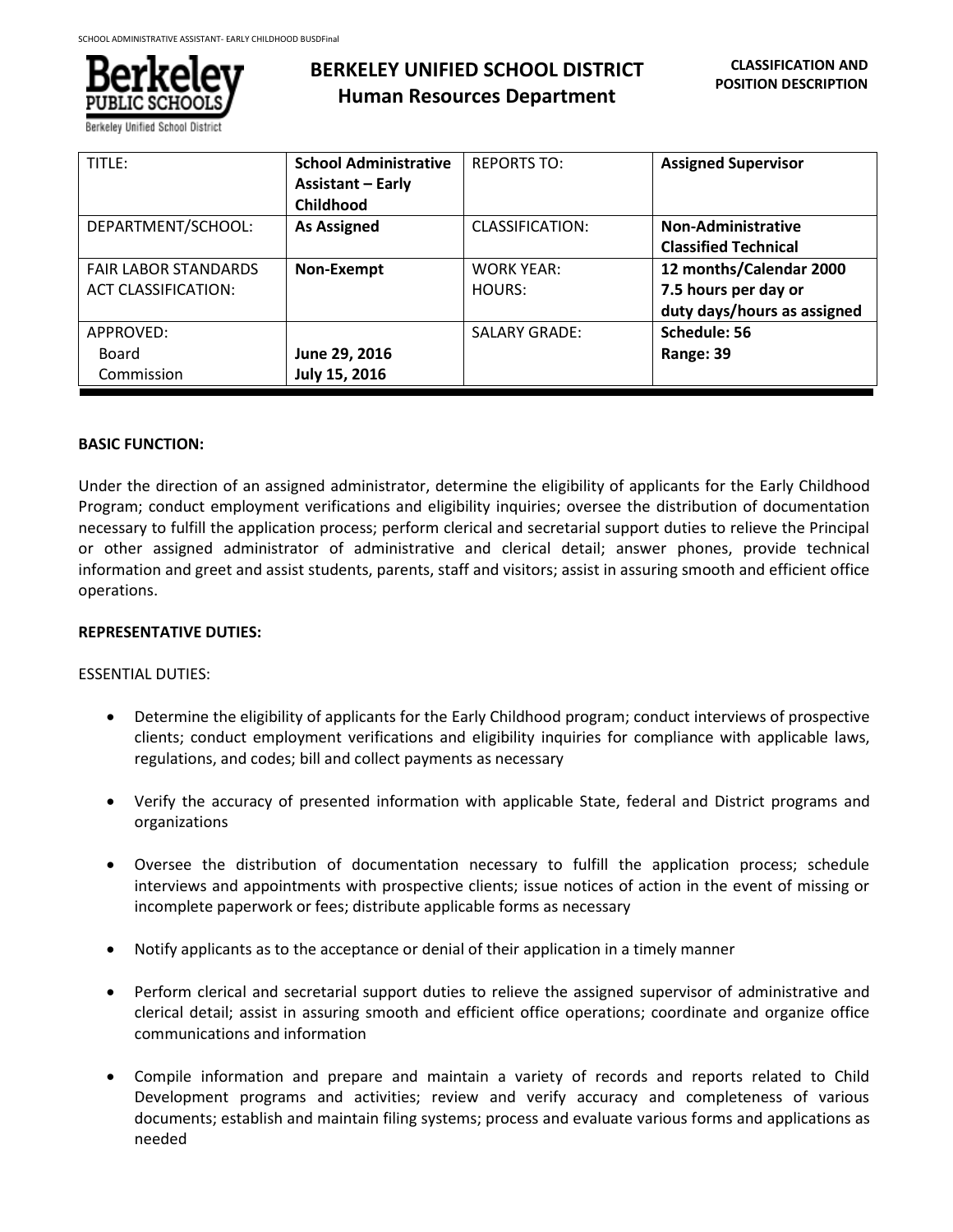- Greet and assist visitors; initiate and receive telephone calls; screen and route calls; take and relay messages; provide general information concerning school operations and activities and related policies and procedures
- Compose correspondence; type, format and process a variety of records and documents related to assigned activities such as letters, lists, memoranda, bulletins, reports, requisitions, flyers, forms or other materials from detailed or rough copy; proofread completed typing assignments
- Input a variety of data into an assigned computer system; maintain automated records and files; initiate queries and generate a variety of computerized lists and reports as requested; assure accuracy of input and output data
- Receive, open, sort, screen and distribute incoming mail; assist in the preparation and dissemination of materials and information to the public and staff regarding various events and programs
- Operate a variety of office equipment including a calculator, copier, fax machine, computer and assigned software
- Communicate with personnel and outside agencies to exchange information and resolve issues or concerns
- Monitor inventory levels of office and school supplies; order, receive and maintain adequate inventory levels of office supplies
- Coordinate, schedule and attend a variety of meetings as assigned; prepare and send out notices of meetings; maintain appointment and activity calendar; reserve facilities; collect and compile information for meetings, projects and workshops; prepare agendas and take minutes as directed

OTHER DUTIES: Perform related duties as assigned

# **KNOWLEDGE AND ABILITIES:**

KNOWLEDGE OF: Research methods Modern office practices, procedures and equipment Policies and objectives of assigned programs and activities Record-keeping and report preparation techniques Telephone techniques and etiquette Correct English usage, grammar, spelling, punctuation and vocabulary Business letter and report writing, editing and proofreading Operation of a computer and assigned software Methods of collecting and organizing data and information Oral and written communication skills Interpersonal skills using tact, patience and courtesy Basic math